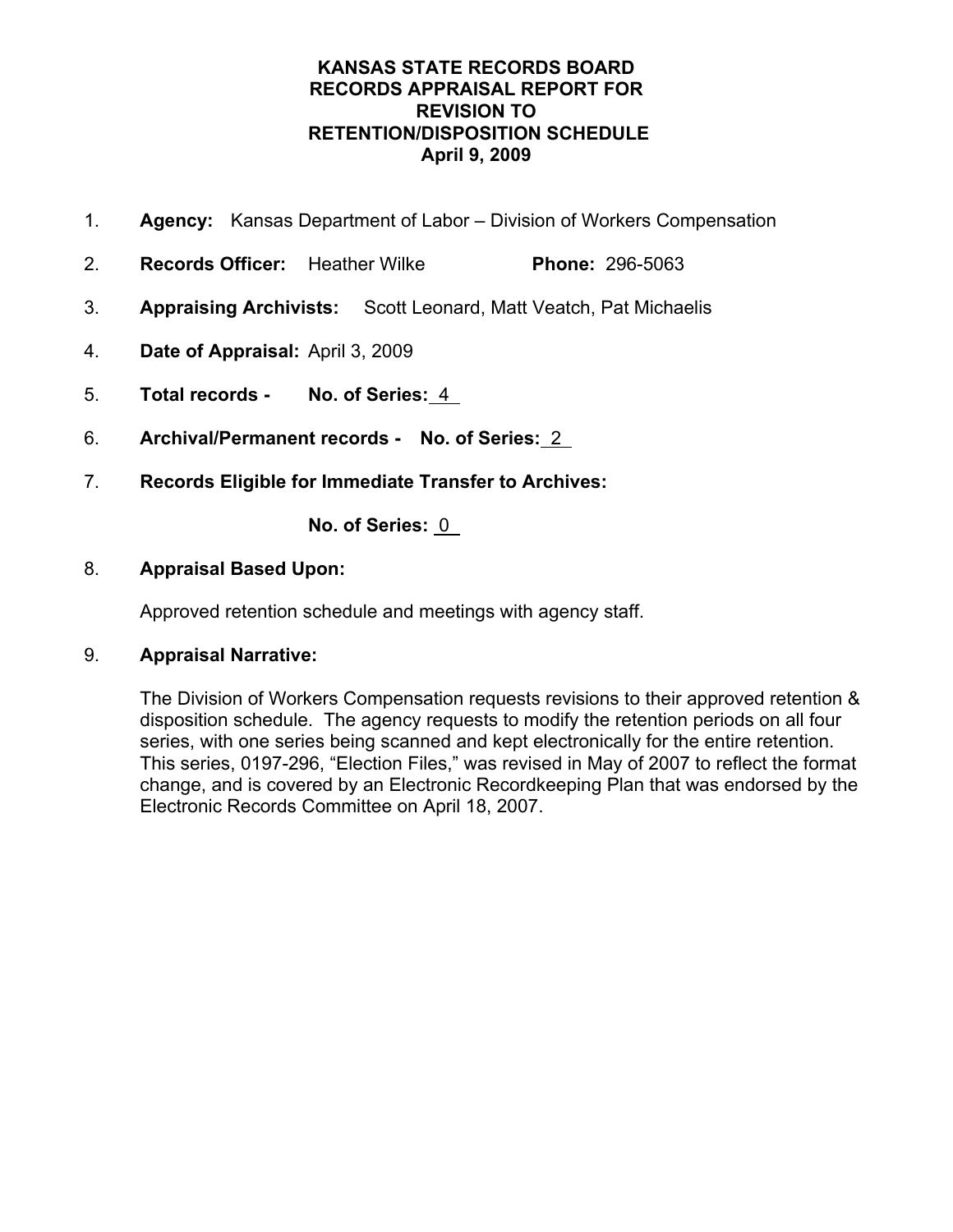## **296-041 Department of Labor Division of Workers' Compensation**

**Elections Files** (Series 0197-296) Documents relating to an employer's acceptance or nonacceptance of the provisions of the Workers' Compensation Act. **Entry Status:** Ready for SRB **Retention Period:** 025 cldr yrs **Disposition:** Destroy **Restrictions:** K.S.A. 44-550b **Comments:** Scan, then destroy hard copy. Retain electronic reports 25 calendar years, then destroy. **Record Copy:** Electronic **Electronic Recordkeeping Plan Endorsed**

**Remarks:** Shorten retention from 50 calendar years.

#### **Medical Dispute Files** (Series 0206-296)

Documents relating to investigations of complaints filed by health care providers who claim inadequate reimbursement from a self-insured employer or insurance carrier for medical services provided. **Entry Status:** Ready for SRB **Retention Period:** See Comments. **Disposition:** Destroy **Restrictions:** KSA 44-510(a)(11) & KSA 45-221(a)(3) **Comments:** Retain 2 years after the file is closed, then destroy. **Record Copy:** Paper **Remarks:** Change in retention from "2 calendar years..." to "2 years after file is closed...". Disposition changed from Archives to Destroy.

**Self-Insured Files** (Series 0213-296) Correspondence, reports, financial records, and other documents used to approve and manage a self-insured employer's account. **Entry Status:** Ready for SRB **Retention Period:** See Comments **Disposition:** Archives **Restrictions:** Portions per KSA 44-550b **Comments:** Retain in office until file is closed, transfer to the records center for 10 calendar years, then transfer to the archives for purging. **Record Copy:** Paper **Remarks:** Shorten retention period from 30 calendar years (4/2009).

#### **Utilization and Peer Review Files** (Series 0215-296)

Documents relating to utilization and peer review of entities providing health care services pursuant to the Workers' Compensation Act to assess the appropriateness of treatment and fees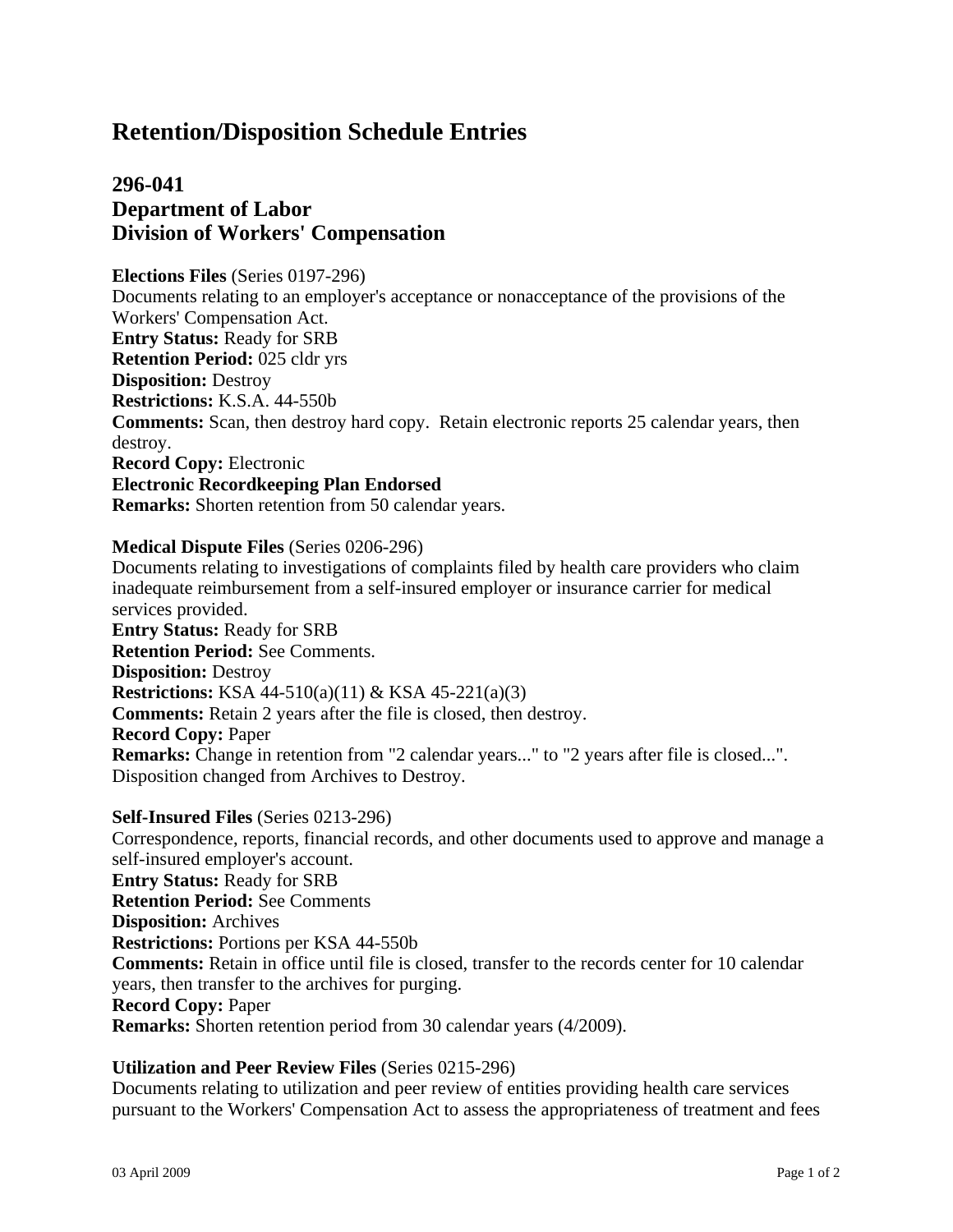charged. **Entry Status:** Ready for SRB **Retention Period:** See Comments **Disposition:** Archives **Restrictions:** KSA 44-510(a)(11) **Comments:** Retain in office 3 calendar years, then transfer to the archives. **Record Copy:** Paper **Remarks:** Shorten retention from 5 years (3 in office, 2 at Records Center).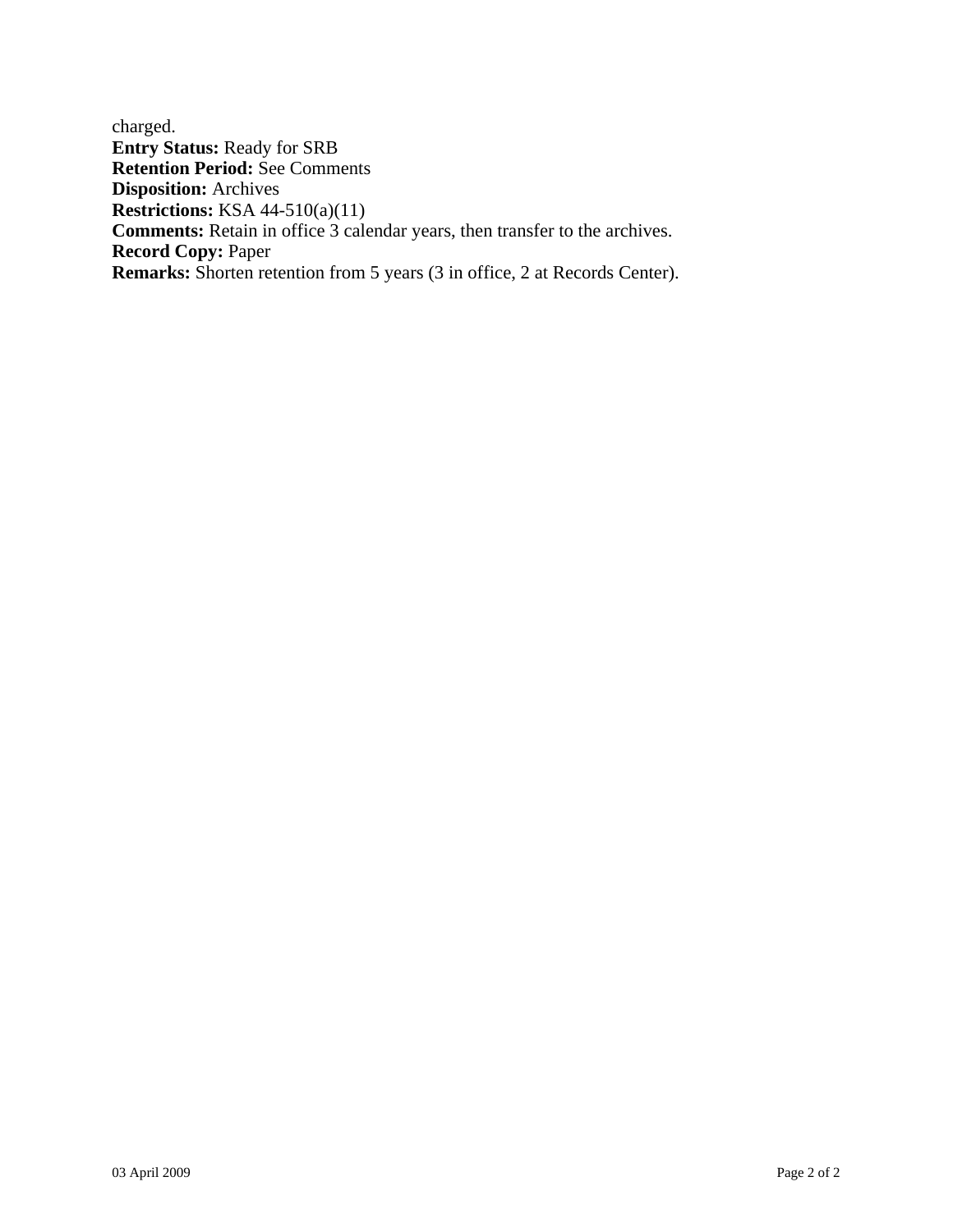- 1. **Agency:** Kansas Department of Administration Division of Accounts and Reports
- 2. **Records Officer:** Doug Craig **Phone:** 296-2474
- 3. **Appraising Archivists:** Scott Leonard, Matt Veatch, Pat Michaelis
- 4. **Date of Appraisal:** April 3, 2009
- 5. **Total records No. of Series:** 1
- 6. **Archival/Permanent records No. of Series:** 0
- 7. **Records Eligible for Immediate Transfer to Archives:**

**No. of Series:** 0

## 8. **Appraisal Based Upon:**

Approved retention schedule and meetings with agency staff.

## 9. **Appraisal Narrative:**

The Division of Accounts and Reports requests a revision to its agency retention and disposition schedule. The agency proposes a shorter retention period for the series.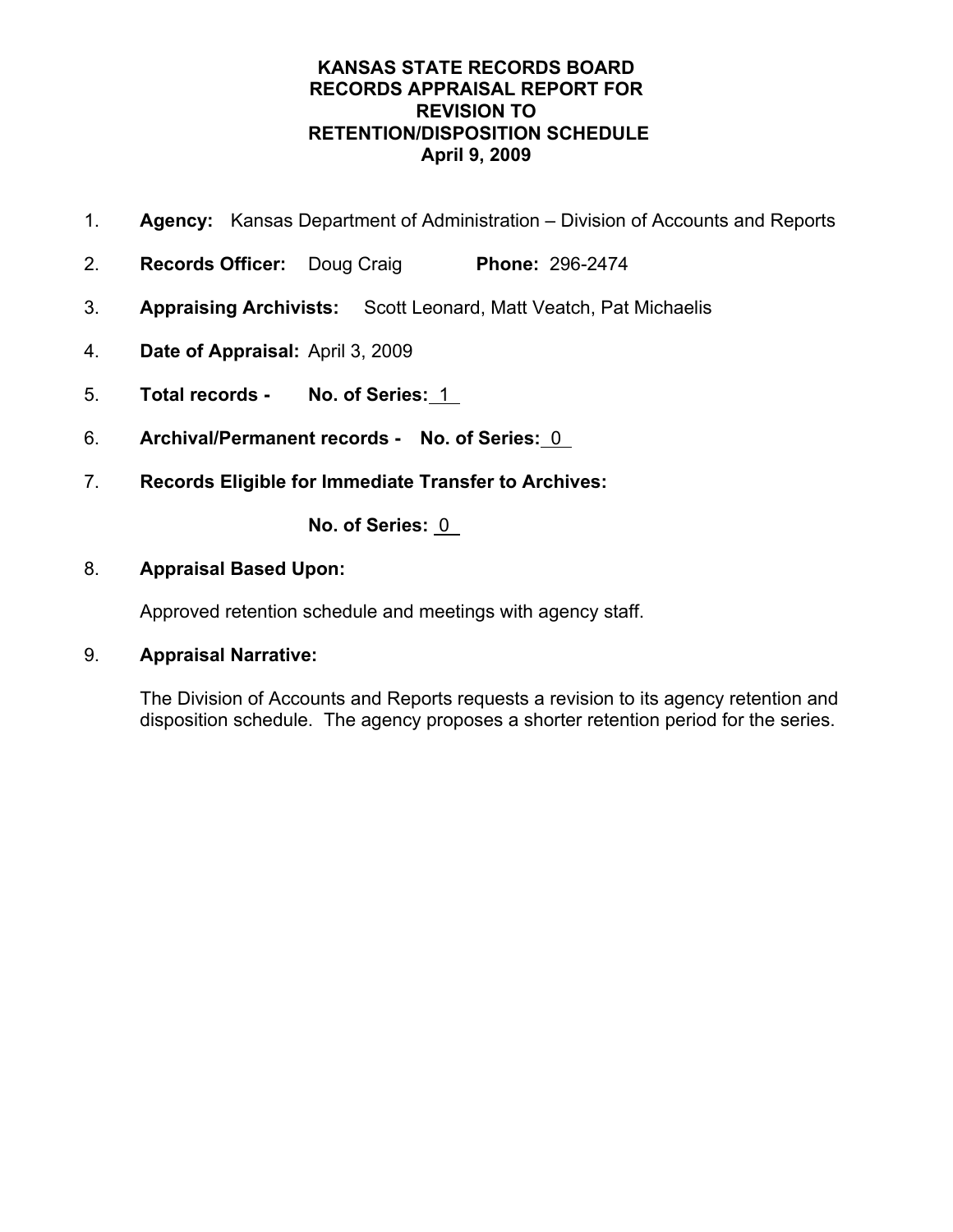**173-002 Department of Administration Division of Accounts and Reports Payroll**

**Bond Purchase Report by Agency** (Series 0376-173) Monthly report of U.S. Saving Bonds purchased through payroll deductions. **Entry Status:** Ready for SRB **Retention Period:** 010 cldr yrs **Disposition:** Destroy **Restrictions:** None **Comments:** Prior to 1993 this information was in paper format. From 1993 to July 2000 there is only one set of microfiche. Since August 2000, this information is maintained by the U.S. Treasury Department. **Record Copy:** Unknown **Remarks:** Agency requests a shortened retention period, from 50 to 10 years.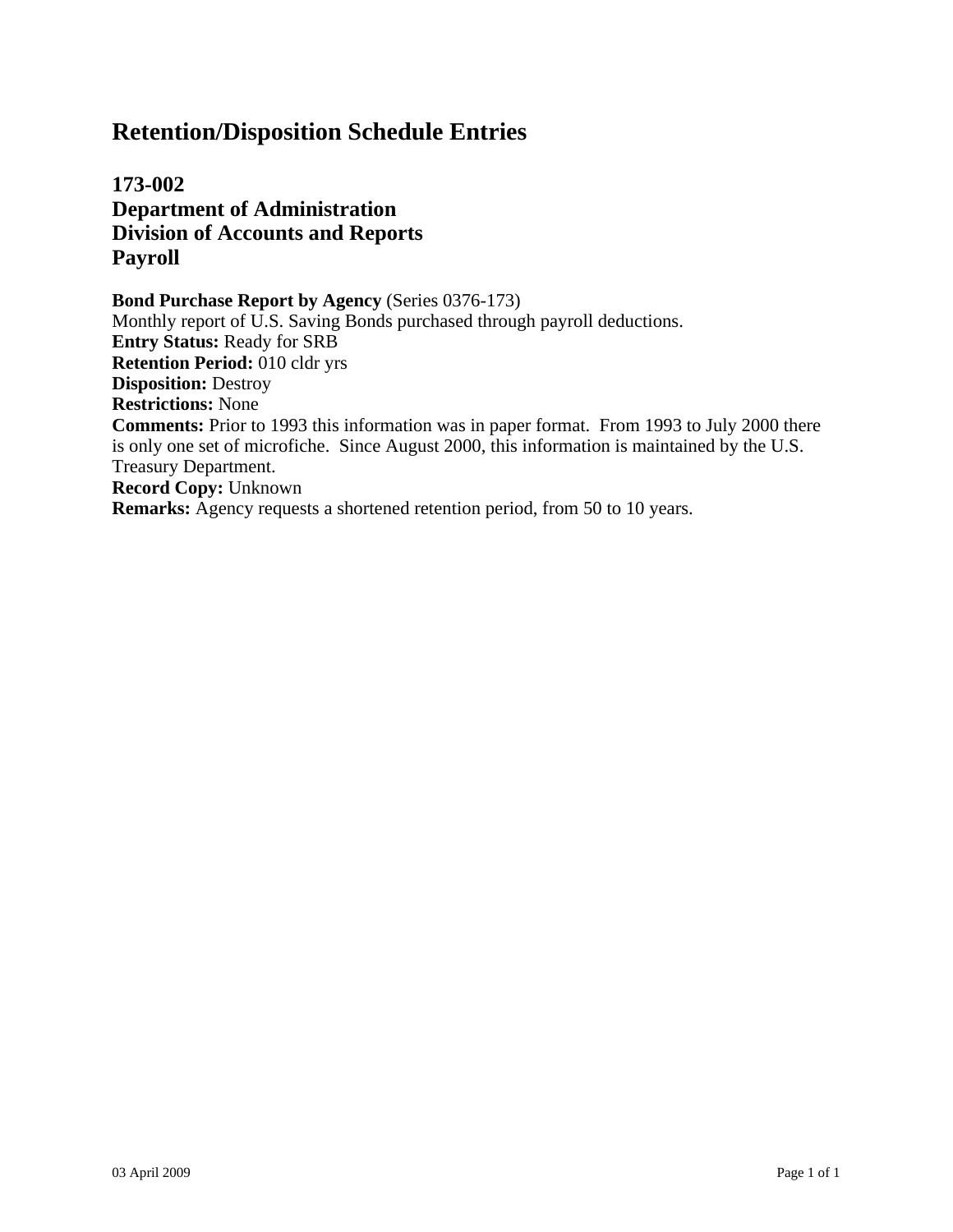# **Dept. of Administration -- Division of Accounts & Reports Obsolete Series State Records Board April 9, 2009**

## **173-002**

**Department of Administration Division of Accounts and Reports Accounting Control & Services Sect. Central Services Team**

#### **KPERS School Employees Retirement Contributions** (Series 0045-173)

Quarterly worksheets and reports documenting each school district's contribution to KPERS. **Entry Status:** Obsolete **Retention Period:** 005 fisc yrs **Disposition:** Destroy **Restrictions:** None **Record Copy:** Unknown **Remarks:** Function taken over by Dept. of Education.

## **Central Accounting Services Section Appropriations/Master Lease Purchase Program Team**

## **Travel Reimbursement Payments to Legislators** (Series 0047-173)

Reports and supporting documentation relating to the reimbursement of travel expenses to legislators. **Entry Status:** Obsolete **Retention Period:** 005 cldr yrs **Disposition:** Destroy **Restrictions:** Portions per 5 USC sec. 552a **Record Copy:** Unknown

## **Master Lease Team**

#### **Legislative Travel Reimbursement Payments** (Series 0144-173)

Documents regarding the travel, subsistence, and leadership pay received by legislators and maintained for income tax purposes. **Entry Status:** Obsolete **Retention Period:** 010 fisc yrs **Disposition:** Destroy **Restrictions:** None **Record Copy:** Unknown **Remarks:** Same as 0047-173.

## **Systems and Procedures Section**

### **Accounts and Other Receivables File/Form DA-32 File** (Series 0474-173) Monthly summary of accounts receivable transactions and balances for each agency that has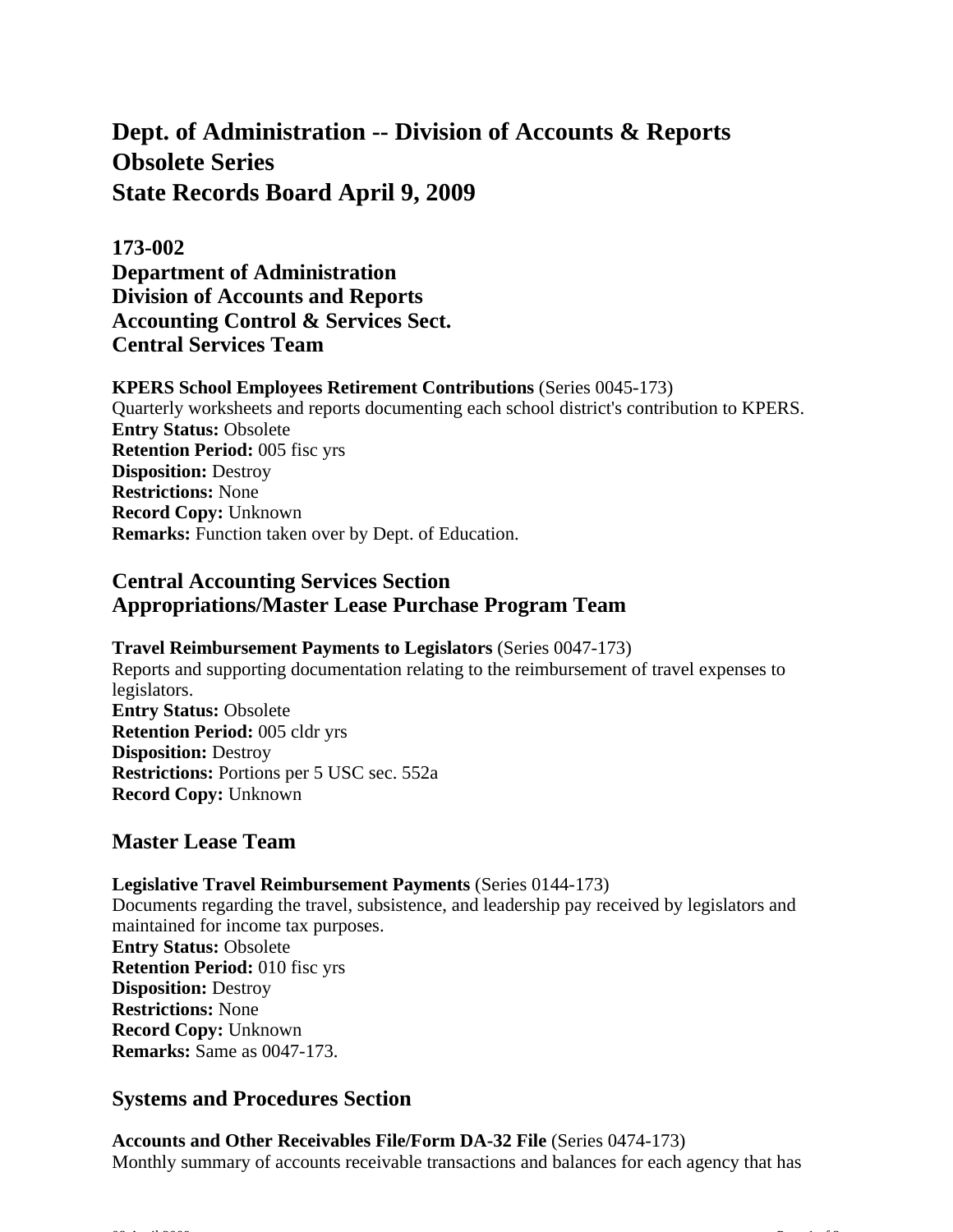receivables. **Entry Status:** Obsolete **Retention Period:** 012 fisc yrs **Disposition:** See Comments **Restrictions:** None **Comments:** This is an obsolete records series. **Record Copy:** Unknown

**Group Health Insurance (GHI) System Improvement Study Files** (Series 0493-173) Correspondence, contracts, and other working papers regarding the study of the GHI system. **Entry Status:** Obsolete **Retention Period:** See Comments **Disposition:** Archives **Restrictions:** None **Comments:** Retain for 5 years after completion of project. **Record Copy:** Unknown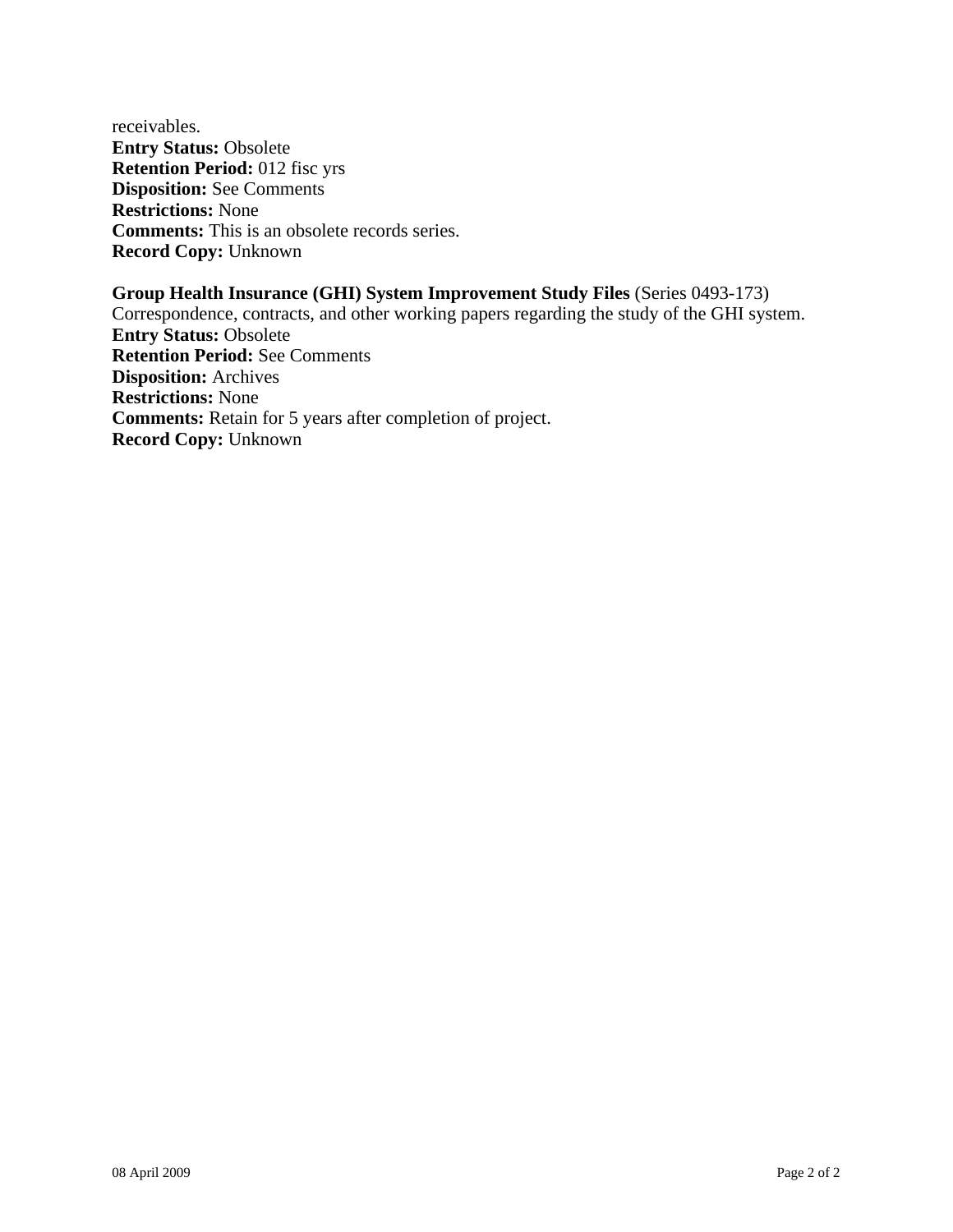## **Dept. of Administration -- Division of Accounts & Reports Superceded Series State Records Board April 9, 2009**

**173-002 Department of Administration Division of Accounts and Reports Accounting Control & Services Sect. Fiscal Services Unit**

**Fiscal Records - Department of Administration** (Series 0097-173) Bookkeeping records and correspondence document the internal operations of the Department of Administration, and transactions between that department and other agencies and entities. **Entry Status:** Superseded series **Retention Period:** 005 fisc yrs **Disposition:** Destroy **Restrictions:** None **Record Copy:** Unknown **Remarks:** Superceded by General Schedule series 0034-000, "Delegated Audit Authority Vouchers".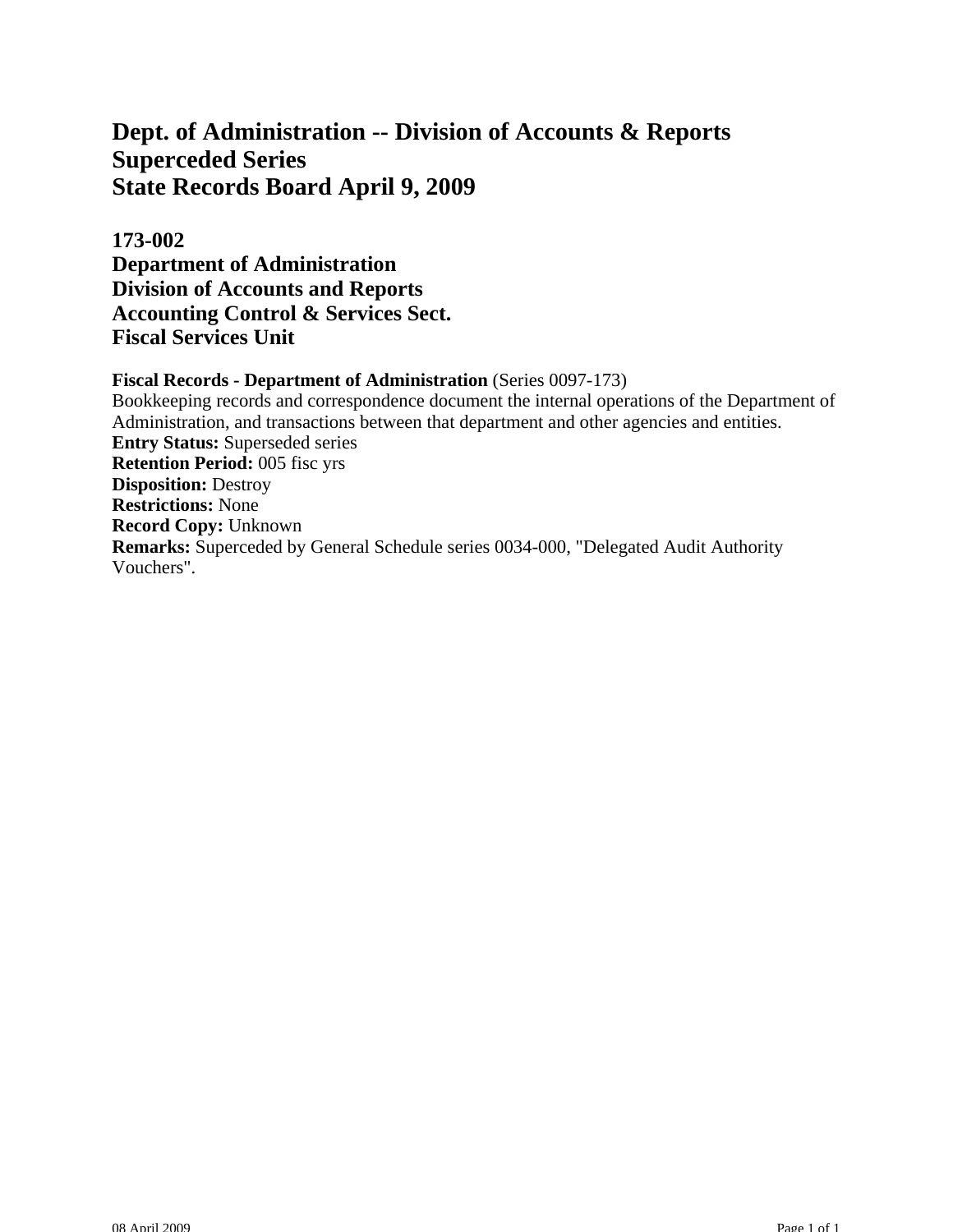- 1. **Agency:** Kansas State Historical Society State Archives & Library Division
- 2. **Records Officer:** Scott Leonard **Phone:** 272-8681 ext. 288
- 3. **Appraising Archivists:** Scott Leonard, Matt Veatch, Pat Michaelis
- 4. **Date of Appraisal:** April 3, 2009
- 5. **Total records No. of Series:** 1
- 6. **Archival/Permanent records No. of Series:** 0
- 7. **Records Eligible for Immediate Transfer to Archives:**

**No. of Series:** 0

## 8. **Appraisal Based Upon:**

Approved retention schedule and meetings with agency staff.

## 9. **Appraisal Narrative:**

The State Archives & Library Division wishes to add a schedule entry to the Division's current Retention & Disposition Schedule. The new series covers records that are compiled and entered into a database, which has permanent value to the agency.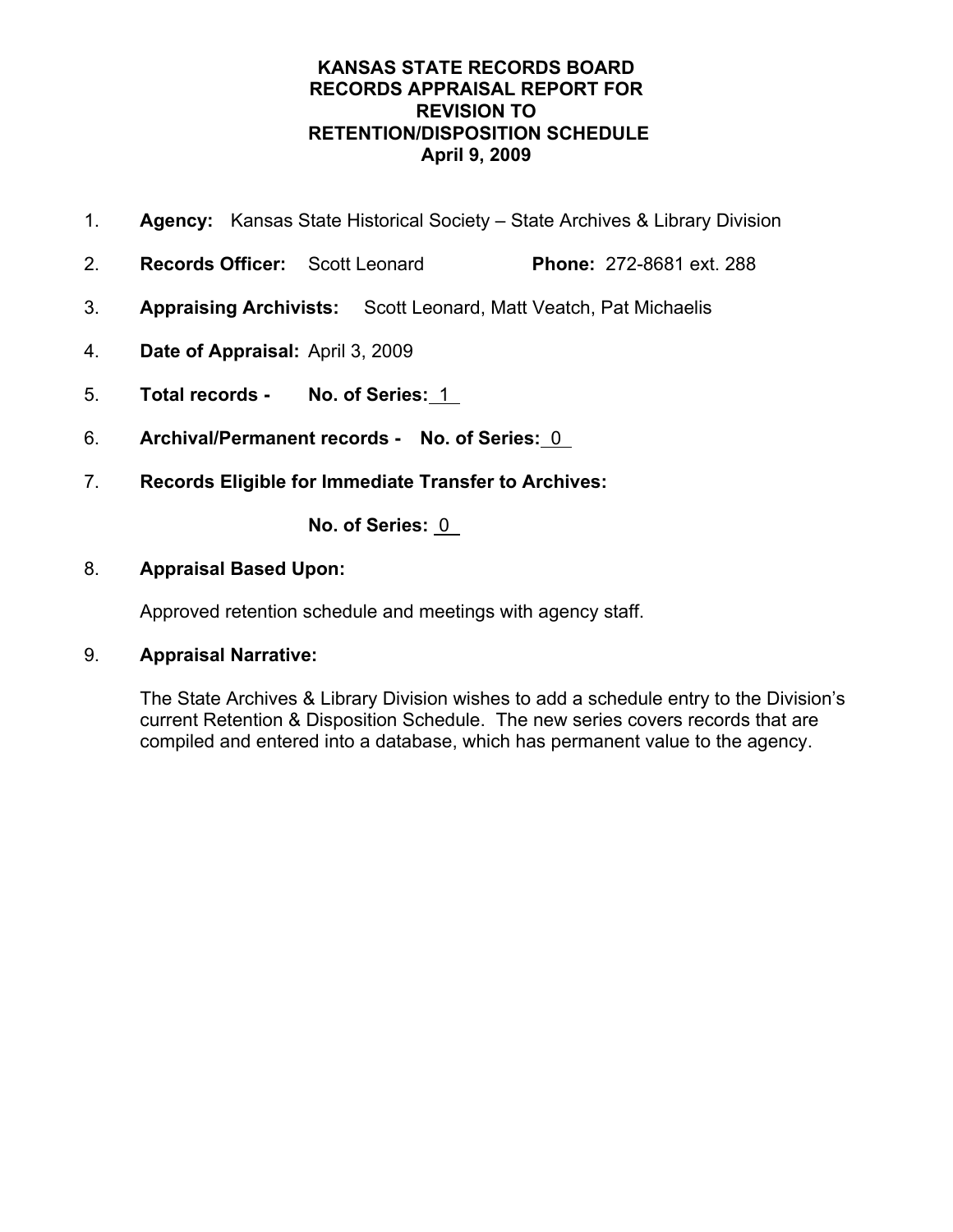## **288-002 Kansas State Historical Society Library and Archives Division**

**Patron Sign-In Sheets** (Series Unknown) Daily log of patrons who have registered to use materials in the reference room; maintained for monitoring and statistical purposes. **Entry Status:** Ready for SRB **Retention Period:** 002 fiscal years **Disposition:** Destroy **Restrictions:** KSA 45-221(a)(23) **Comments:** Retain two fiscal years in office, then destroy. **Record Copy:** Paper **Remarks:** New entry. Patron sign-ins are entered into the Patron database, where the information is kept according to that series. Patron registration is good for one fiscal year, hence the "fiscal year" retention period.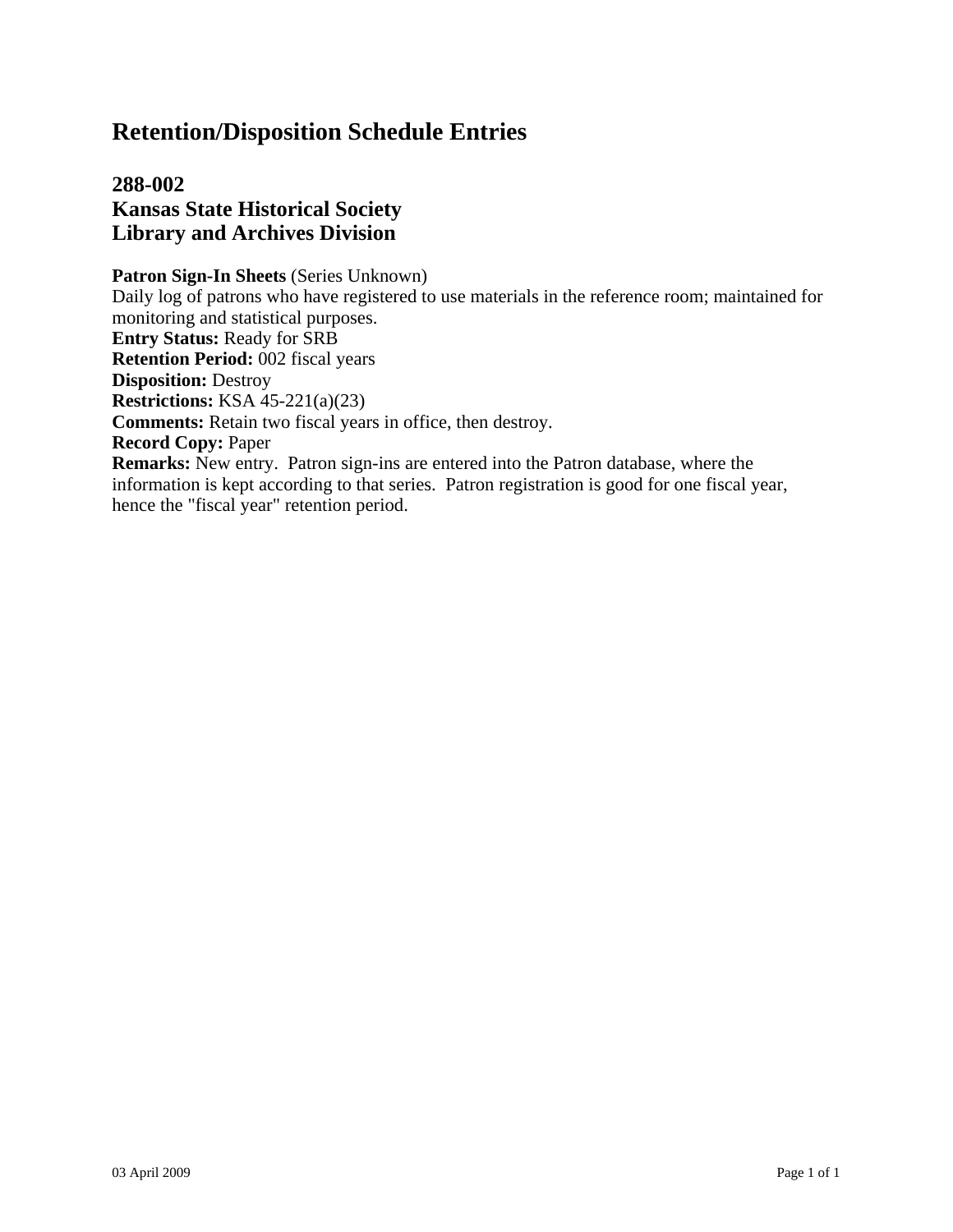- 1. **Agency:** General Retention Schedule for State Agencies
- 2. **Records Officer:** N/A
- 3. **Appraising Archivist:** Scott Leonard
- 4. **Date of Appraisal:** January 8, 2009
- 5. **Total records No. of Series:** 1
- 6. **Archival/Permanent records No. of Series:** 0
- 7. **Records Eligible for Immediate Transfer to Archives:**

**No. of Series:** 0

### 8. **Appraisal Based Upon:**

Approved retention schedule and meetings with agency staff.

## 9. **Appraisal Narrative:**

This series entry is brought before the State Records Board to add a restriction that was amended to a similar series approved at the January 2009 SRB meeting.